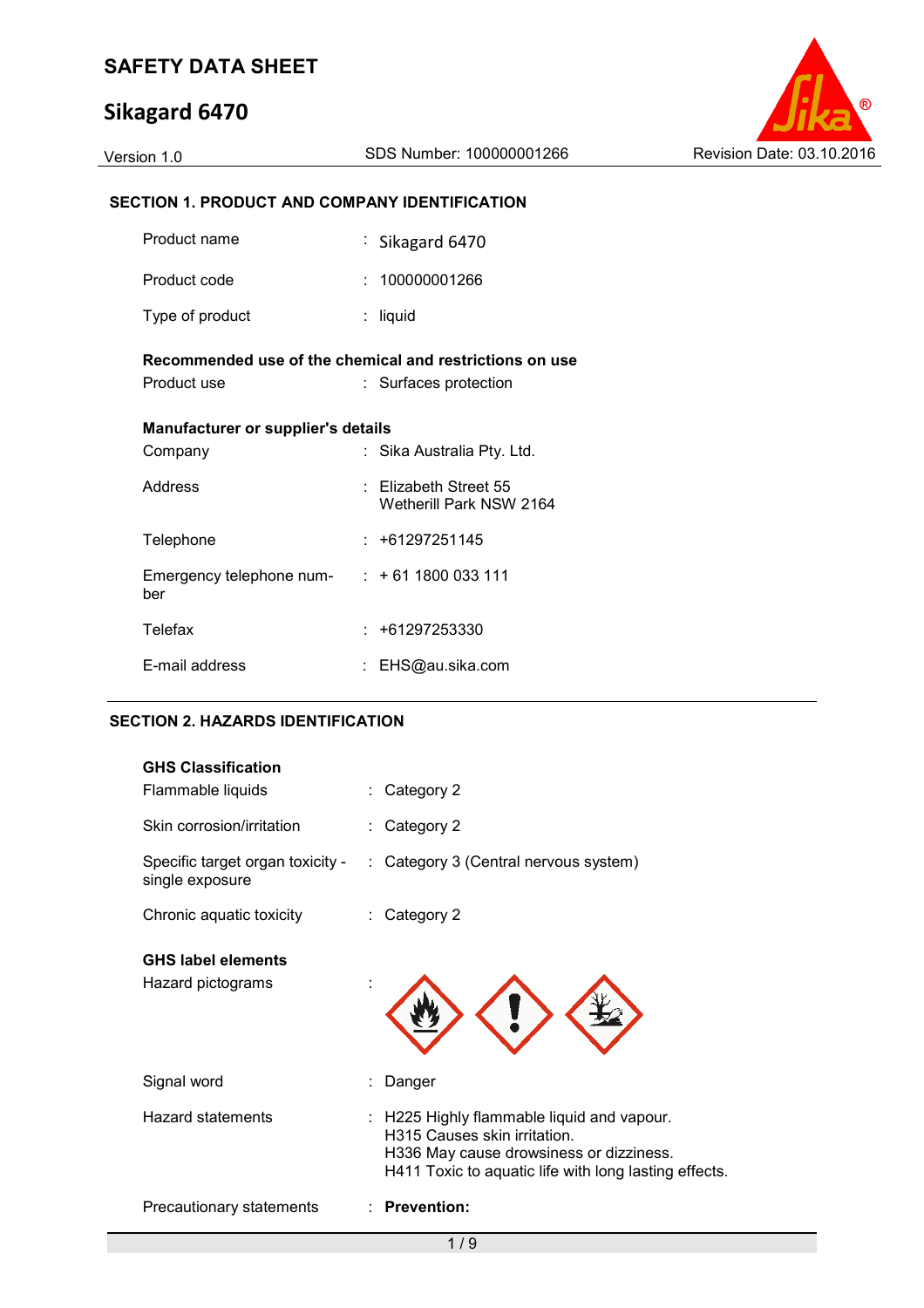| Version 1.0 | SDS Number: 100000001266                                         | Revision Date: 03.10.2016 |
|-------------|------------------------------------------------------------------|---------------------------|
|             | P210 Keep away from heat/sparks/open flames/hot surfaces.        |                           |
|             | No smoking.                                                      |                           |
|             | P233 Keep container tightly closed.                              |                           |
|             | P240 Ground/bond container and receiving equipment.              |                           |
|             | P241 Use explosion-proof electrical/ventilating/lighting/        |                           |
|             | equipment.                                                       |                           |
|             | P242 Use only non-sparking tools.                                |                           |
|             | P243 Take precautionary measures against static discharge.       |                           |
|             | P261 Avoid breathing dust/ fume/ gas/ mist/ vapours/ spray.      |                           |
|             | P264 Wash skin thoroughly after handling.                        |                           |
|             | P271 Use only outdoors or in a well-ventilated area.             |                           |
|             | P273 Avoid release to the environment.                           |                           |
|             | P280 Wear protective gloves/ eye protection/ face protection.    |                           |
|             | <b>Response:</b>                                                 |                           |
|             | P303 + P361 + P353 IF ON SKIN (or hair): Remove/ Take off        |                           |
|             | immediately all contaminated clothing. Rinse skin with water/    |                           |
|             | shower.                                                          |                           |
|             | P304 + P340 + P312 IF INHALED: Remove victim to fresh air        |                           |
|             | and keep at rest in a position comfortable for breathing. Call a |                           |
|             | POISON CENTER or doctor/ physician if you feel unwell.           |                           |
|             | P332 + P313 If skin irritation occurs: Get medical advice/atten- |                           |
|             | tion.                                                            |                           |
|             | P362 Take off contaminated clothing and wash before reuse.       |                           |
|             | P370 + P378 In case of fire: Use dry sand, dry chemical or       |                           |
|             | alcohol-resistant foam for extinction.                           |                           |
|             | P391 Collect spillage.                                           |                           |
|             | Storage:                                                         |                           |
|             | P403 + P233 Store in a well-ventilated place. Keep container     |                           |
|             | tightly closed.                                                  |                           |
|             | P403 + P235 Store in a well-ventilated place. Keep cool.         |                           |
|             | P405 Store locked up.                                            |                           |
|             | Disposal:                                                        |                           |
|             | P501 Dispose of contents/ container to an approved waste         |                           |
|             | disposal plant.                                                  |                           |
|             |                                                                  |                           |

**Other hazards which do not result in classification**

None known.

### **SECTION 3. COMPOSITION/INFORMATION ON INGREDIENTS**

Substance / Mixture : Mixture :

# **Hazardous components**

| Chemical name                                | CAS-No.    | Concentration (%) |
|----------------------------------------------|------------|-------------------|
| Hydrocarbons, C7, n-alkanes, isoalkanes, cy- | 64742-49-0 | $>= 10 - 530$     |
| clics                                        |            |                   |
| Hydrocarbons, C6-C7, n-alkanes, isoalkanes,  | 64742-49-0 | < 10              |
| cyclics, <5% n-hexane                        |            |                   |
| Hydrocarbons, C7-C9, n-alkanes, isoalkanes,  | 64742-49-0 | < 10              |
| cyclics                                      |            |                   |
| Hydrocarbons, C9, aromatics                  | 64742-95-6 | $~<$ 10           |

### **SECTION 4. FIRST AID MEASURES**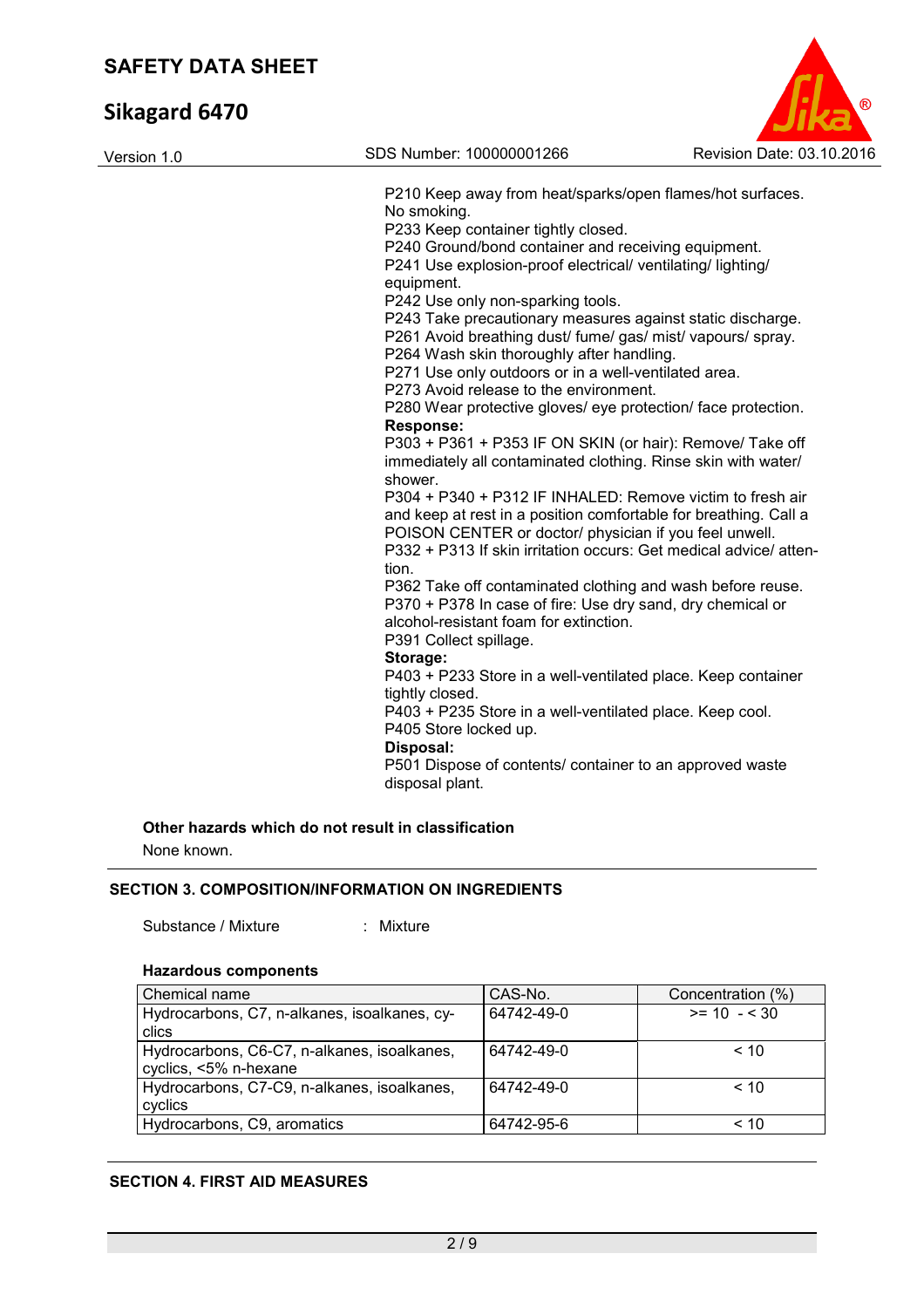# **Sikagard 6470**



| Version 1.0                                                       | SDS Number: 100000001266                                                                                                                                                                                           | Revision Date: 03.10.2016 |
|-------------------------------------------------------------------|--------------------------------------------------------------------------------------------------------------------------------------------------------------------------------------------------------------------|---------------------------|
| General advice                                                    | : Move out of dangerous area.<br>Consult a physician.<br>Show this safety data sheet to the doctor in attendance.                                                                                                  |                           |
| If inhaled                                                        | : Move to fresh air.<br>Consult a physician after significant exposure.                                                                                                                                            |                           |
| In case of skin contact                                           | : Take off contaminated clothing and shoes immediately.<br>Wash off with soap and plenty of water.<br>If symptoms persist, call a physician.                                                                       |                           |
| In case of eye contact                                            | : Remove contact lenses.<br>Keep eye wide open while rinsing.<br>If eye irritation persists, consult a specialist.                                                                                                 |                           |
| If swallowed                                                      | : Clean mouth with water and drink afterwards plenty of water.<br>Do not give milk or alcoholic beverages.<br>Never give anything by mouth to an unconscious person.<br>Obtain medical attention.                  |                           |
| Most important symptoms<br>and effects, both acute and<br>delayed | : irritant effects<br>Dermatitis<br>Loss of balance<br>Vertigo<br>See Section 11 for more detailed information on health effects<br>and symptoms.<br>Causes skin irritation.<br>May cause drowsiness or dizziness. |                           |
| Notes to physician                                                | Treat symptomatically.                                                                                                                                                                                             |                           |
|                                                                   |                                                                                                                                                                                                                    |                           |

# **SECTION 5. FIREFIGHTING MEASURES**

| Suitable extinguishing media              | $:$ Alcohol-resistant foam<br>Carbon dioxide (CO2)<br>Dry chemical                                                                                                                                                                                                              |
|-------------------------------------------|---------------------------------------------------------------------------------------------------------------------------------------------------------------------------------------------------------------------------------------------------------------------------------|
| Unsuitable extinguishing<br>media         | : Water<br>High volume water jet                                                                                                                                                                                                                                                |
| Specific hazards during fire-<br>fighting | : Do not use a solid water stream as it may scatter and spread<br>fire.<br>Do not allow run-off from fire fighting to enter drains or water<br>courses.                                                                                                                         |
| ucts                                      | Hazardous combustion prod- : No hazardous combustion products are known                                                                                                                                                                                                         |
| Specific extinguishing meth-<br>ods       | : Use water spray to cool unopened containers.<br>Collect contaminated fire extinguishing water separately. This<br>must not be discharged into drains.<br>Fire residues and contaminated fire extinguishing water must<br>be disposed of in accordance with local regulations. |
| for firefighters                          | Special protective equipment : In the event of fire, wear self-contained breathing apparatus.                                                                                                                                                                                   |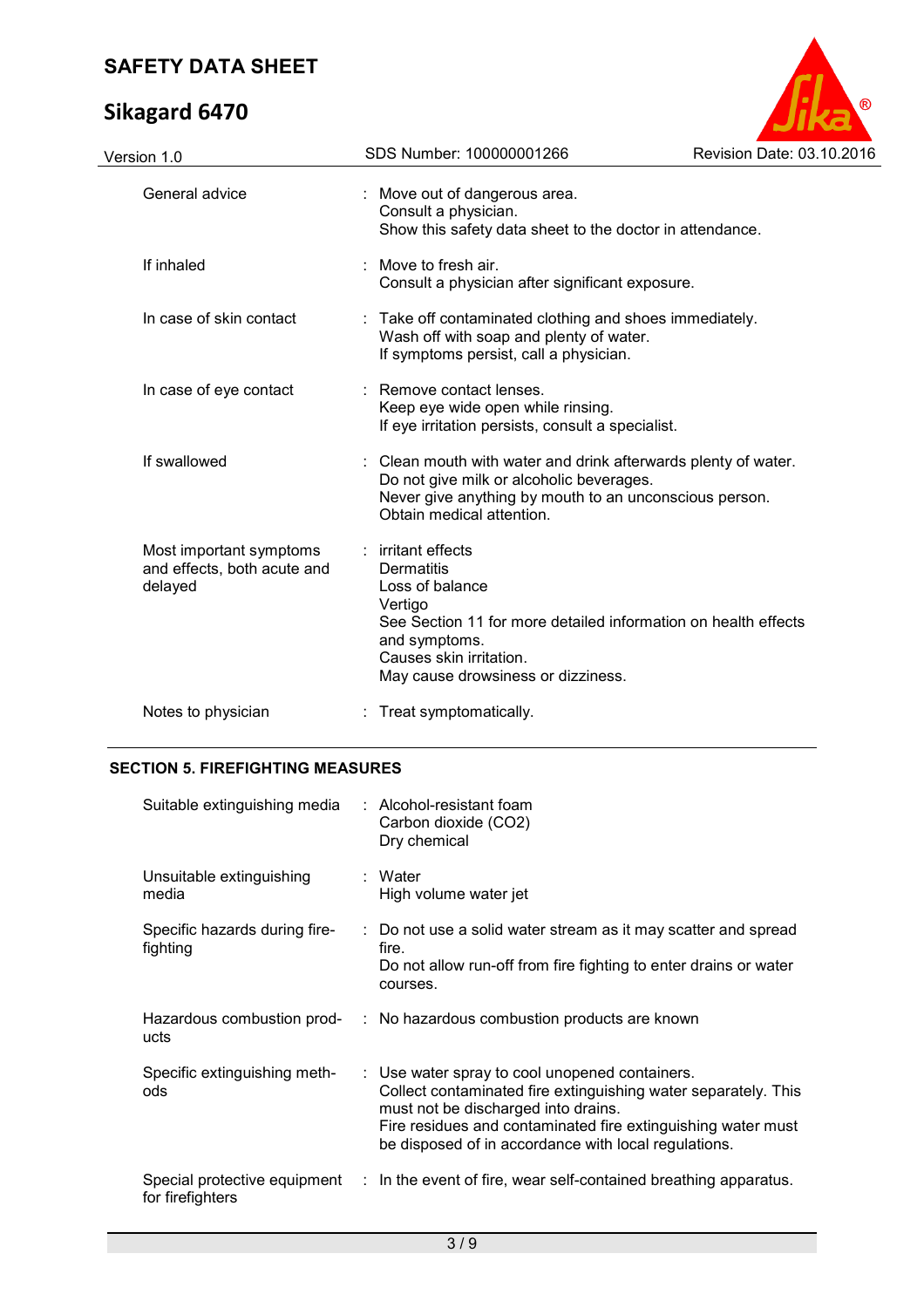# **Sikagard 6470**



#### **SECTION 6. ACCIDENTAL RELEASE MEASURES**

| Personal precautions, protec-<br>tive equipment and emer-<br>gency procedures | : Use personal protective equipment.<br>Remove all sources of ignition.<br>Deny access to unprotected persons.                                                                                                                                 |
|-------------------------------------------------------------------------------|------------------------------------------------------------------------------------------------------------------------------------------------------------------------------------------------------------------------------------------------|
| Environmental precautions                                                     | : Prevent product from entering drains.<br>If the product contaminates rivers and lakes or drains inform<br>respective authorities.                                                                                                            |
| Methods and materials for<br>containment and cleaning up                      | : Contain spillage, and then collect with non-combustible ab-<br>sorbent material, (e.g. sand, earth, diatomaceous earth, ver-<br>miculite) and place in container for disposal according to local<br>/ national regulations (see section 13). |

### **SECTION 7. HANDLING AND STORAGE**

| Advice on protection against<br>fire and explosion | : Use explosion-proof equipment. Keep away from<br>heat/sparks/open flames/hot surfaces. No smoking. Take pre-<br>cautionary measures against electrostatic discharges.                                                                                                                                                                                                                                                                                                                                                                                                                                        |
|----------------------------------------------------|----------------------------------------------------------------------------------------------------------------------------------------------------------------------------------------------------------------------------------------------------------------------------------------------------------------------------------------------------------------------------------------------------------------------------------------------------------------------------------------------------------------------------------------------------------------------------------------------------------------|
| Advice on safe handling                            | : Do not breathe vapours or spray mist.<br>Avoid exceeding the given occupational exposure limits (see<br>section 8).<br>Do not get in eyes, on skin, or on clothing.<br>For personal protection see section 8.<br>Smoking, eating and drinking should be prohibited in the ap-<br>plication area.<br>Take precautionary measures against static discharge.<br>Open drum carefully as content may be under pressure.<br>Take necessary action to avoid static electricity discharge<br>(which might cause ignition of organic vapours).<br>Follow standard hygiene measures when handling chemical<br>products |
| Hygiene measures                                   | : Handle in accordance with good industrial hygiene and safety<br>practice.<br>When using do not eat or drink.<br>When using do not smoke.<br>Wash hands before breaks and at the end of workday.                                                                                                                                                                                                                                                                                                                                                                                                              |
| Conditions for safe storage                        | Store in original container.<br>Store in cool place.<br>Keep in a well-ventilated place.<br>Containers which are opened must be carefully resealed and<br>kept upright to prevent leakage.<br>Observe label precautions.<br>Store in accordance with local regulations.                                                                                                                                                                                                                                                                                                                                        |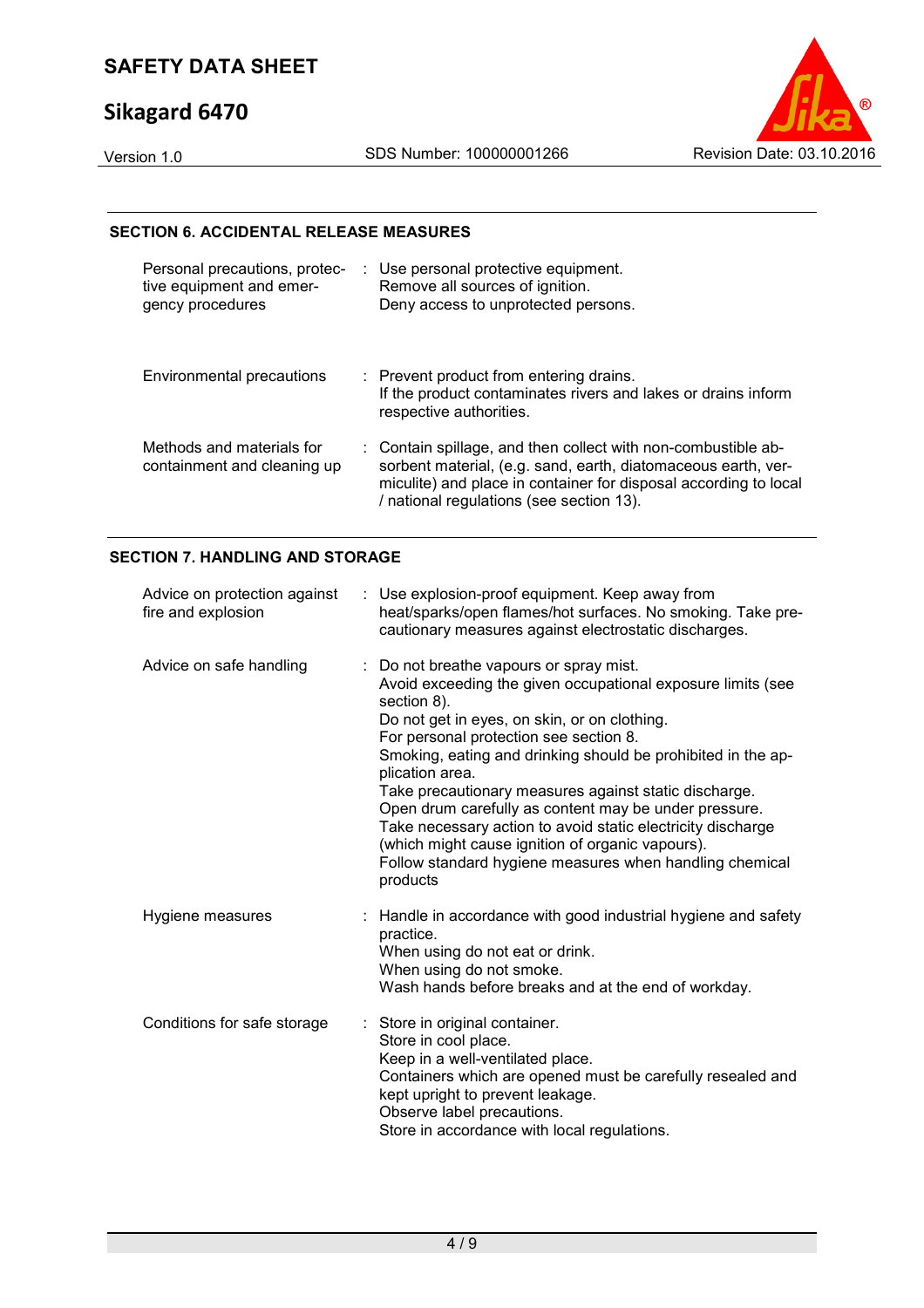# **Sikagard 6470**

Version 1.0 SDS Number: 100000001266 Revision Date: 03.10.2016

### **SECTION 8. EXPOSURE CONTROLS/PERSONAL PROTECTION**

### **Components with workplace control parameters**

| Components                  | CAS-No.    | Value type<br>(Form of<br>exposure) | Control parame-<br>ters / Permissible<br>concentration | <b>Basis</b> |
|-----------------------------|------------|-------------------------------------|--------------------------------------------------------|--------------|
| Hydrocarbons, C9, aromatics | 64742-95-6 | TWA                                 | 200 mg/m3<br>(total hydrocarbon<br>vapor)              | <b>ACGIH</b> |
|                             |            |                                     |                                                        |              |

#### **Personal protective equipment**

| Respiratory protection   | : Use respiratory protection unless adequate local exhaust<br>ventilation is provided or exposure assessment demonstrates<br>that exposures are within recommended exposure guidelines.<br>The filter class for the respirator must be suitable for the max-<br>imum expected contaminant concentration<br>(gas/vapour/aerosol/particulates) that may arise when han-<br>dling the product. If this concentration is exceeded, self-<br>contained breathing apparatus must be used. |
|--------------------------|-------------------------------------------------------------------------------------------------------------------------------------------------------------------------------------------------------------------------------------------------------------------------------------------------------------------------------------------------------------------------------------------------------------------------------------------------------------------------------------|
| Hand protection          | : Chemical-resistant, impervious gloves complying with an ap-<br>proved standard should be worn at all times when handling<br>chemical products if a risk assessment indicates this is nec-<br>essary.                                                                                                                                                                                                                                                                              |
| Eye protection           | : Safety eyewear complying with an approved standard should<br>be used when a risk assessment indicates this is necessary.                                                                                                                                                                                                                                                                                                                                                          |
| Skin and body protection | : Choose body protection in relation to its type, to the concen-<br>tration and amount of dangerous substances, and to the spe-<br>cific work-place.                                                                                                                                                                                                                                                                                                                                |

### **SECTION 9. PHYSICAL AND CHEMICAL PROPERTIES**

| Appearance                              | : liquid              |
|-----------------------------------------|-----------------------|
| Colour                                  | ∶ various             |
| Odour                                   | : characteristic      |
| Odour Threshold                         | ∶ No data available   |
| рH                                      | : not determined      |
| Melting point/range / Freezing<br>point | : No data available   |
| Boiling point/boiling range             | : ca. 60 °C (140 °F)  |
| Flash point                             | Method: closed cup    |
| Evaporation rate                        | :   No data available |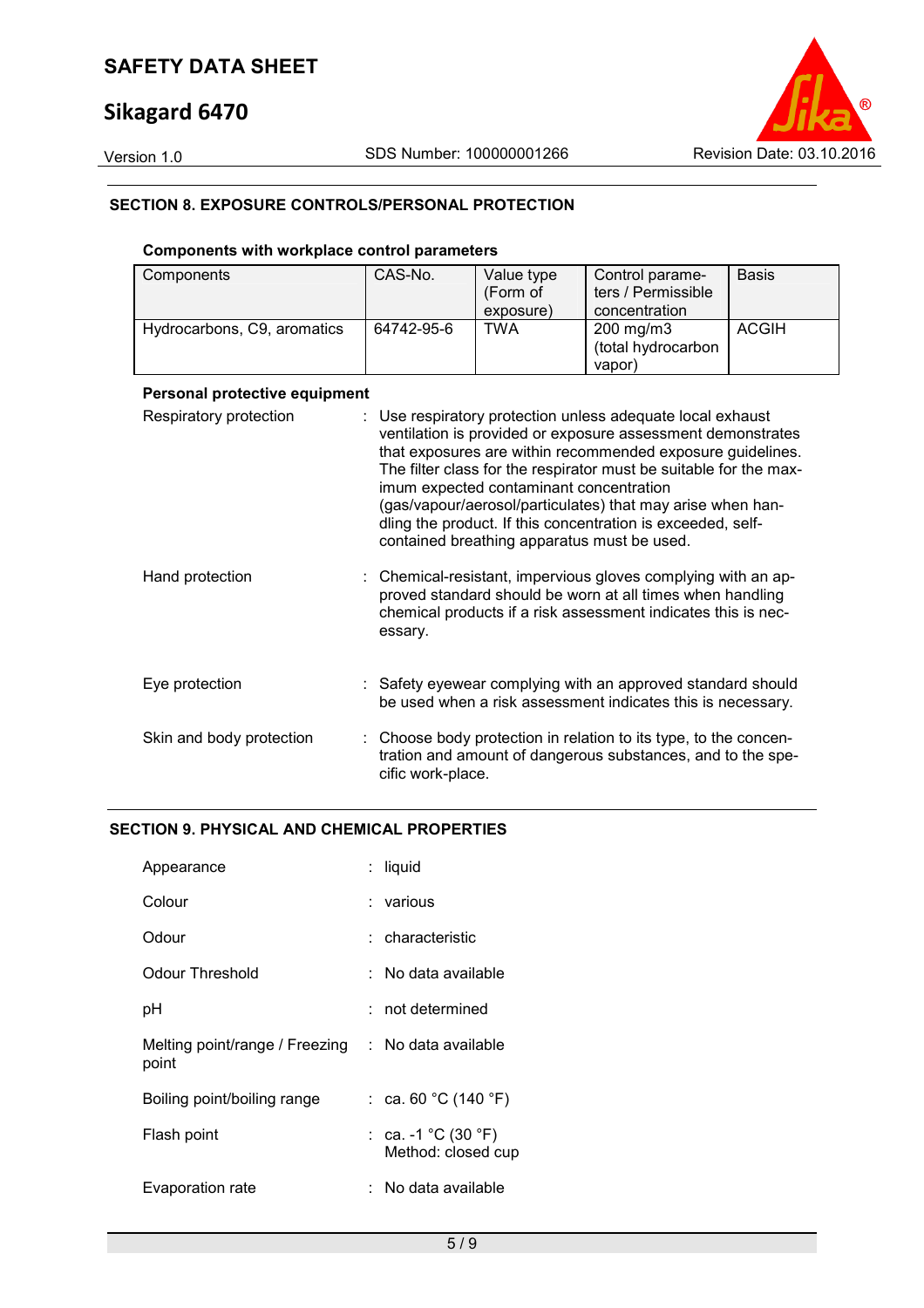# **Sikagard 6470**



| Version 1.0                                | SDS Number: 100000001266               | Revision Date: 03.10.2016 |
|--------------------------------------------|----------------------------------------|---------------------------|
| Flammability                               | : No data available                    |                           |
| Upper explosion limit                      | : $7.0\%$ (V)                          |                           |
| Lower explosion limit                      | : $0.6\%$ (V)                          |                           |
| Vapour pressure                            | : ca. 60 hPa (45 mmHg) (20 °C (68 °F)) |                           |
| Relative vapour density                    | : No data available                    |                           |
| Density                                    | : ca. 1.085 g/cm3 (20 °C (68 °F) ())   |                           |
| Solubility(ies)<br>Water solubility        | : insoluble                            |                           |
| Partition coefficient: n-<br>octanol/water | : No data available                    |                           |
| Auto-ignition temperature                  | ca.<br>200 °C (392 °F)                 |                           |
| Decomposition temperature                  | : No data available                    |                           |
| Viscosity<br>Viscosity, dynamic            | : ca. 1,300 mPa.s (20 $^{\circ}$ C)    |                           |
| Viscosity, kinematic                       | : > 20.5 mm2/s (40 °C)                 |                           |
| <b>Explosive properties</b>                | : No data available                    |                           |
| Molecular weight                           | No data available                      |                           |
|                                            |                                        |                           |

### **SECTION 10. STABILITY AND REACTIVITY**

| Reactivity                              | : No dangerous reaction known under conditions of normal use.                                  |
|-----------------------------------------|------------------------------------------------------------------------------------------------|
| <b>Chemical stability</b>               | : The product is chemically stable.                                                            |
| Possibility of hazardous reac-<br>tions | : Stable under recommended storage conditions.<br>Vapours may form explosive mixture with air. |
| Conditions to avoid                     | : Heat, flames and sparks.                                                                     |
| Incompatible materials                  | $\therefore$ No data available                                                                 |
|                                         |                                                                                                |

No decomposition if stored and applied as directed.

# **SECTION 11. TOXICOLOGICAL INFORMATION**

#### **Acute toxicity**

Not classified based on available information.

#### **Components:**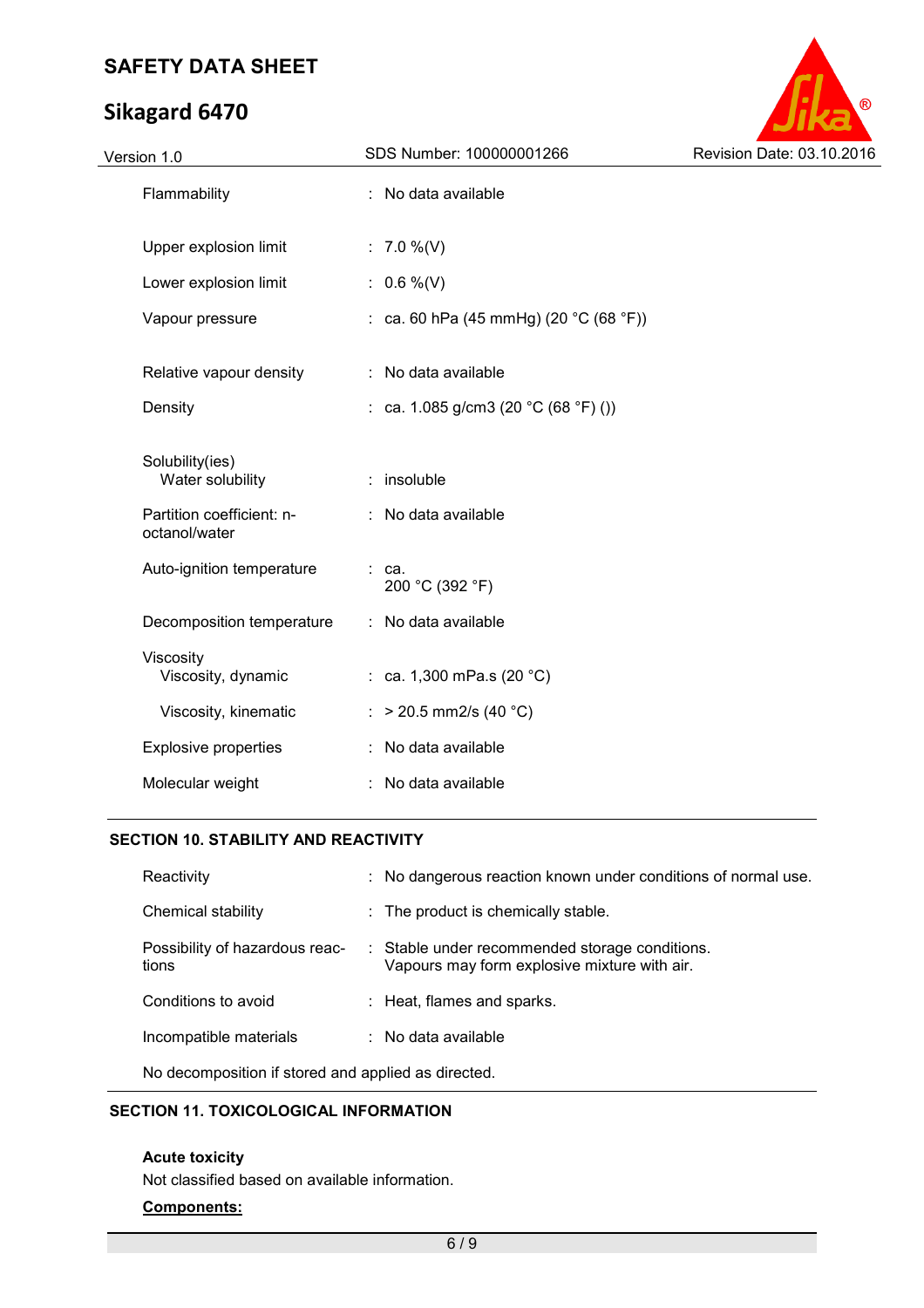#### Version 1.0 SDS Number: 100000001266 Revision Date: 03.10.2016



#### **Hydrocarbons, C7-C9, n-alkanes, isoalkanes, cyclics:**

| Acute oral toxicity                                                                       |  | : LD50 Oral (Rat): $>$ 5,000 mg/kg                                           |  |  |
|-------------------------------------------------------------------------------------------|--|------------------------------------------------------------------------------|--|--|
| Acute inhalation toxicity                                                                 |  | : LC50 (Rat): $> 23.3$ mg/l<br>Exposure time: 4 h<br>Test atmosphere: vapour |  |  |
| Acute dermal toxicity                                                                     |  | : LD50 Dermal (Rabbit): $> 2,800$ mg/kg                                      |  |  |
| Hydrocarbons, C9, aromatics:<br>: LD50 Oral (Rat): $>$ 2,000 mg/kg<br>Acute oral toxicity |  |                                                                              |  |  |
| Acute dermal toxicity                                                                     |  | : LD50 Dermal (Rabbit): $> 2,000$ mg/kg                                      |  |  |

#### **Skin corrosion/irritation**

Causes skin irritation.

#### **Serious eye damage/eye irritation**

Not classified based on available information.

#### **Respiratory or skin sensitisation**

Skin sensitisation: Not classified based on available information. Respiratory sensitisation: Not classified based on available information.

#### **Chronic toxicity**

#### **Germ cell mutagenicity**

Not classified based on available information.

#### **Carcinogenicity**

Not classified based on available information.

#### **Reproductive toxicity**

Not classified based on available information.

#### **STOT - single exposure**

May cause drowsiness or dizziness.

### **STOT - repeated exposure**

Not classified based on available information.

#### **Aspiration toxicity**

Not classified based on available information.

# **SECTION 12. ECOLOGICAL INFORMATION**

#### **Ecotoxicity**

#### **Components:**

### **Hydrocarbons, C9, aromatics:**

Toxicity to algae : (Pseudokirchneriella subcapitata (green algae)): 2.6 - 2.9 mg/l Exposure time: 72 h

#### **Persistence and degradability**

No data available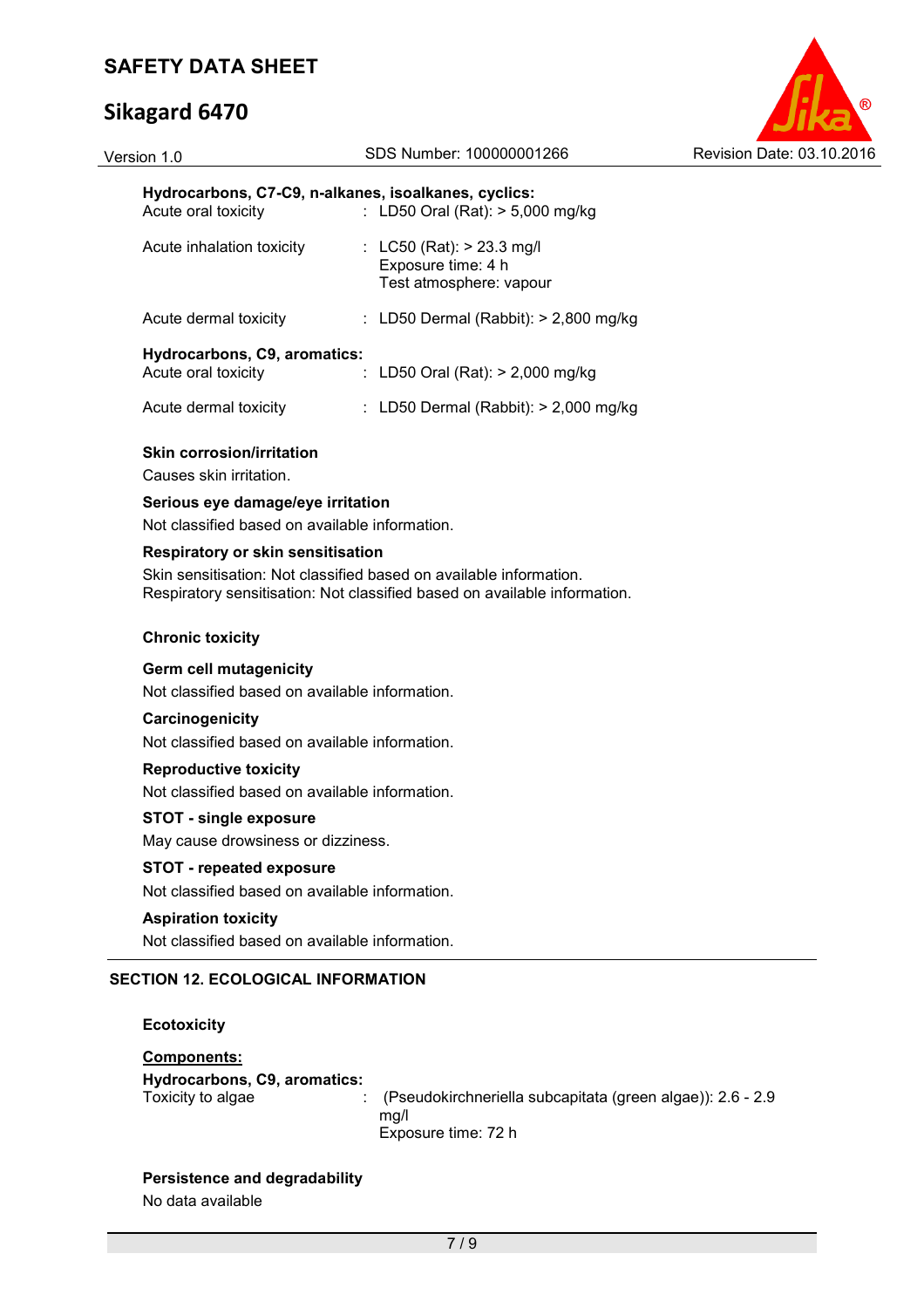

#### **Bioaccumulative potential**

No data available

# **Mobility in soil**

No data available

#### **Other adverse effects**

### **Product:**

| Additional ecological infor- | : An environmental hazard cannot be excluded in the event of |
|------------------------------|--------------------------------------------------------------|
| mation                       | unprofessional handling or disposal.                         |
|                              | Toxic to aquatic life with long lasting effects.             |

### **SECTION 13. DISPOSAL CONSIDERATIONS**

| <b>Disposal methods</b> |                                                                                                                                                                                                                            |
|-------------------------|----------------------------------------------------------------------------------------------------------------------------------------------------------------------------------------------------------------------------|
| Waste from residues     | : The product should not be allowed to enter drains, water<br>courses or the soil.<br>Do not contaminate ponds, waterways or ditches with chemi-<br>cal or used container.<br>Send to a licensed waste management company. |
| Contaminated packaging  | : Empty remaining contents.<br>Dispose of as unused product.<br>Do not re-use empty containers.<br>Do not burn, or use a cutting torch on, the empty drum.                                                                 |

#### **SECTION 14. TRANSPORT INFORMATION**

#### **International Regulations**

#### **ADR**

Transport according to chapter 3.4 (LQ) possible

### **IATA-DGR**

| 11 A P Y I 1                                  |                                           |
|-----------------------------------------------|-------------------------------------------|
| UN/ID No.                                     | : UN 1139                                 |
| Proper shipping name                          | Coating solution                          |
| Class                                         | : 3                                       |
| Packing group                                 | H                                         |
| Labels                                        | : 3                                       |
| Packing instruction (cargo<br>aircraft)       | 364                                       |
| Packing instruction (passen-<br>ger aircraft) | : 353                                     |
| <b>IMDG-Code</b>                              |                                           |
| UN number                                     | : UN 1139                                 |
| Proper shipping name                          | COATING SOLUTION<br>(naphtha (petroleum)) |
| Class                                         | : 3                                       |
| Packing group                                 | : II                                      |
| Labels                                        | : 3                                       |
| EmS Code                                      | $: F-E, S-E$                              |
| Marine pollutant                              | yes                                       |
|                                               |                                           |

#### **Transport in bulk according to Annex II of MARPOL 73/78 and the IBC Code**